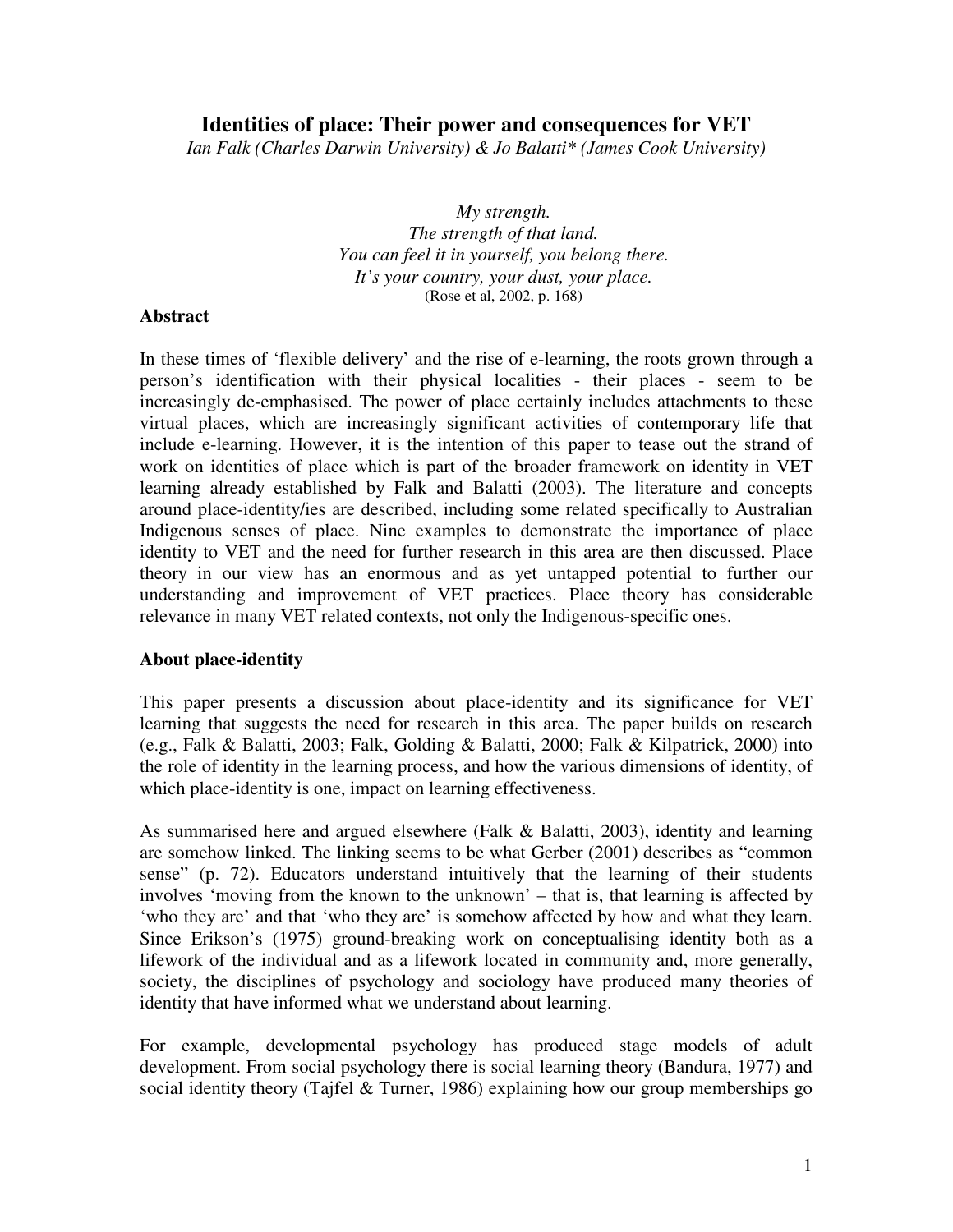toward defining who we are. Environmental psychology (e.g., Dixon & Durrheim, 2000; Proshansky et al, 1983) has given us theories of place-identity that explain how the question of *Who am I?* is tied to a second question of *Where am I?*, and it is to the specific aspect of place theory as a component of the broader dimensions of identity that this discussion paper will return to shortly.

To complement psychology's focus on the individual, sociology's contribution to understanding identity has been in great measure a response to the questions of how much and in which ways are people at the mercy of the structure and culture of society and to what extent they have agency. The macro-sociological or structural perspective holds identity to be a construction produced by societal systems and structures with individual agency being downplayed. In contrast, most work from the micro-sociological or interactionist perspective maintains that it is individuals who fundamentally define who they are through the meaning making that takes place in their social interactions.

Theorists such as Bourdieu (habitus), Habermas (critical theory) and Giddens (structuration theory) have produced understandings of identity that link or integrate the macro and micro perspectives. Attention to the role of language and discourses by poststructuralists and others has done likewise. Anthropology is making a strong contribution to understandings about place-identity, especially in connections with studies about Indigenous knowledge and identity concerning place (e.g., Christie, forthcoming; Rose et al, 2002). Ethnomethodology has also contributed to the understanding of identity because of what Hilbert (1990, p. 805) describes as its indifference "to structure at any level and likewise to any kind of 'linkage' problem" and its focus on "concrete empirical social practices wherein both macro- and microstructures and their interrelations are produced, reproduced, used, and managed".

Post-colonial theory (e.g., Ashcroft et al, 1995) adds another layer of meaning to place, identifying place as crucial in the colonial/post-colonial places that people inhabit. Postcolonial work has contributed strongly to the breadth of work on place and its significance to multitudes of displaced peoples over time.

As a result of the existing research on identity from which this paper expands (Falk & Balatti, 2003), Figure One was developed to summarise the full range of identity dimensions, of which place is one, that are implicated in learning.

| <b>Processes</b><br>applied to experience | ד ישמו היו יוסטי וס טווטוטווט וועד די טוויונע<br><b>Categories of experience for identity</b><br>in learning (Sources) |              |                   | <b>Identity</b><br>resources<br>produced from<br>the processing of<br>experience |
|-------------------------------------------|------------------------------------------------------------------------------------------------------------------------|--------------|-------------------|----------------------------------------------------------------------------------|
| Interacting and                           | <b>Individual</b>                                                                                                      | Group        | <b>Place</b>      |                                                                                  |
| storying through                          |                                                                                                                        |              |                   |                                                                                  |
| Anticipating                              | Age                                                                                                                    | <b>Class</b> | <b>Buildings</b>  | <b>Behaviours</b>                                                                |
| Choosing                                  | Appearance                                                                                                             | Communities  | Built environment |                                                                                  |
| Creating                                  | Education                                                                                                              | Consumer     | Climate           | <b>Beliefs</b>                                                                   |
| Evaluating                                | Health                                                                                                                 | Ethnicity    | Dwellings         |                                                                                  |
| Experiencing                              |                                                                                                                        |              |                   |                                                                                  |

Figure 1: Dimensions of identity in learning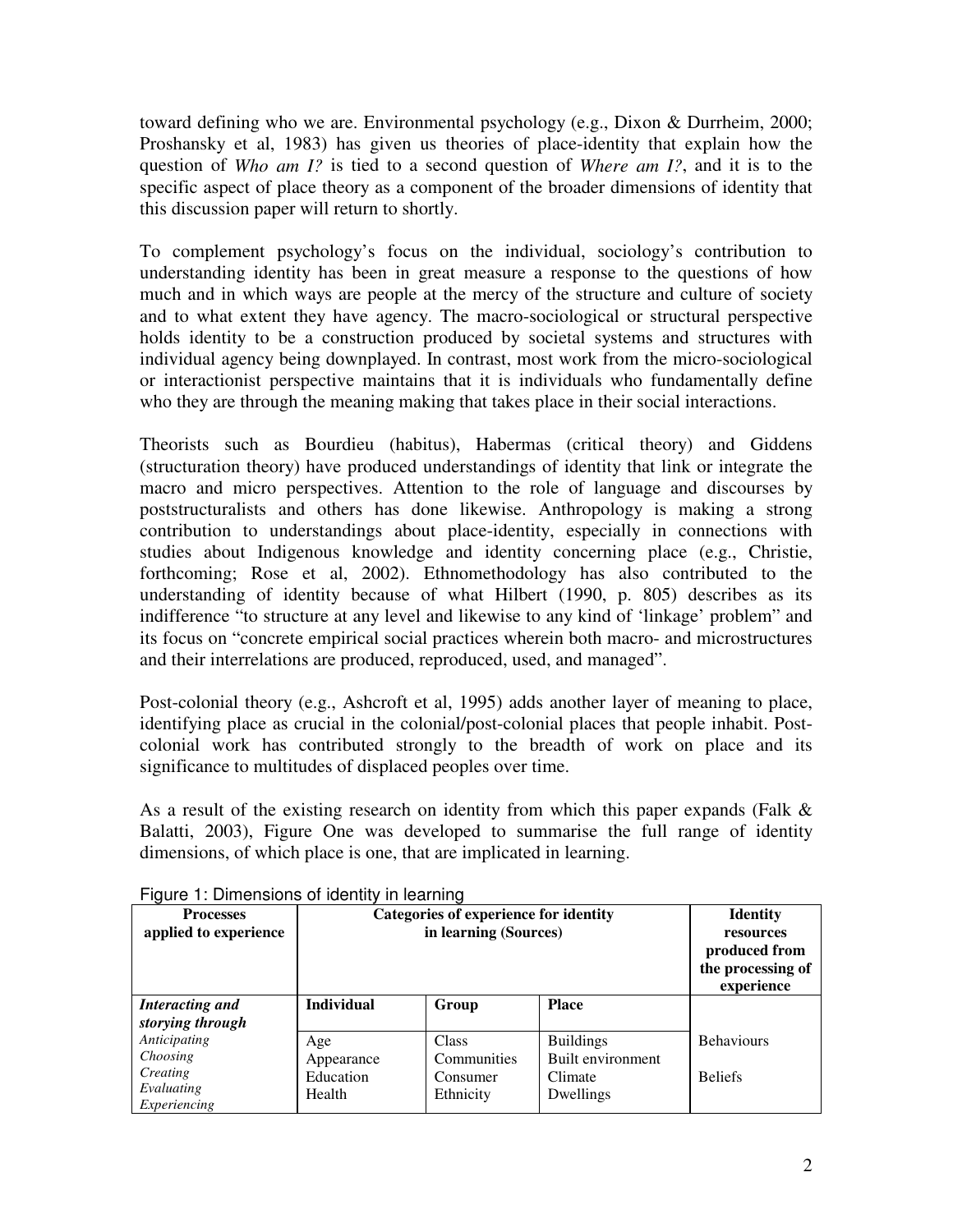| Feeling<br>Performing<br>Redefining<br>Remembering<br>Talking about<br><b>Thinking</b> | Name                  | Family                   | Geography                        | Feelings   |
|----------------------------------------------------------------------------------------|-----------------------|--------------------------|----------------------------------|------------|
|                                                                                        | Physicality           | Gender                   | Institutions                     |            |
|                                                                                        | Sexual<br>orientation | Language                 | Landscape<br>Natural environment | Knowledges |
|                                                                                        | Spirituality          | Occupation<br>Profession | Neighbourhood                    |            |
|                                                                                        | Time                  | Religion                 | Work places                      |            |
|                                                                                        | Voice                 | Work                     |                                  |            |
|                                                                                        |                       |                          |                                  |            |

As explained in Falk and Balatti (2003), the *Processes* column describes the interactive or 'doing' dimension of identity formation, reformation and co-construction that occurs in learning. The list points to some of the more significant ways in which the two key processes of identity building - storying and interacting in the present - take place. The next three columns – Individual, Group and Place - show the categories of experience from which identity resources are generated by the processes listed in Column One. The last column identifies the different categories of identity resources that are called on and/or generated in learning through the processes of interacting and storying.

From this short overview of the literature on identity, the paper now moves to focus on the literature related specifically to place-identity, as one of the key dimensions of the overall construct of 'identity'.

## **Place-identity: Literature overview**

It is a precondition for effective learning that its provision resonates with what the learner already knows and understands, then relates this body of 'known' resources to the 'unknown' elements of the learning provision. This summarises the maxim of good learning that pervades the literature (e.g., Bransford, 1979) based on the principle of 'working from the known to the unknown'. Of course, what has not been adequately explored in the research is the various dimensions of 'what is known'. Most of the literature addresses the 'known' as the learners' existing knowledge base, but more recent research (e.g., Falk & Kilpatrick, 2000; Rose et al, 2002; Wenger, 1998) points to the significance of existing identity resources, and the affect they seem to have on learners' preparedness/desire for new identity resources. This strand of research therefore helps to tease out the underlying dimensions of the platitude about learning as starting from the known and moving to the unknown.

Place-identity is discussed here for two reasons. Firstly, in comparison with social identity, personal identity or self-identity, there is much less written on place-identity and nothing that we could find about its relevance to learning. Secondly, it is discussed here because we believe it is relevant to learning and the outcomes that can be achieved through learning for individuals, communities and organisations. When people interact and learning occurs through interaction (Falk & Kilpatrick, 2000)—they interact with both human and non-human elements of their entire environment. Place is the physical setting component of that environment and as Korpela (1989) explains, attachment to place or place-belongingness is the basis for place-identity (p. 246).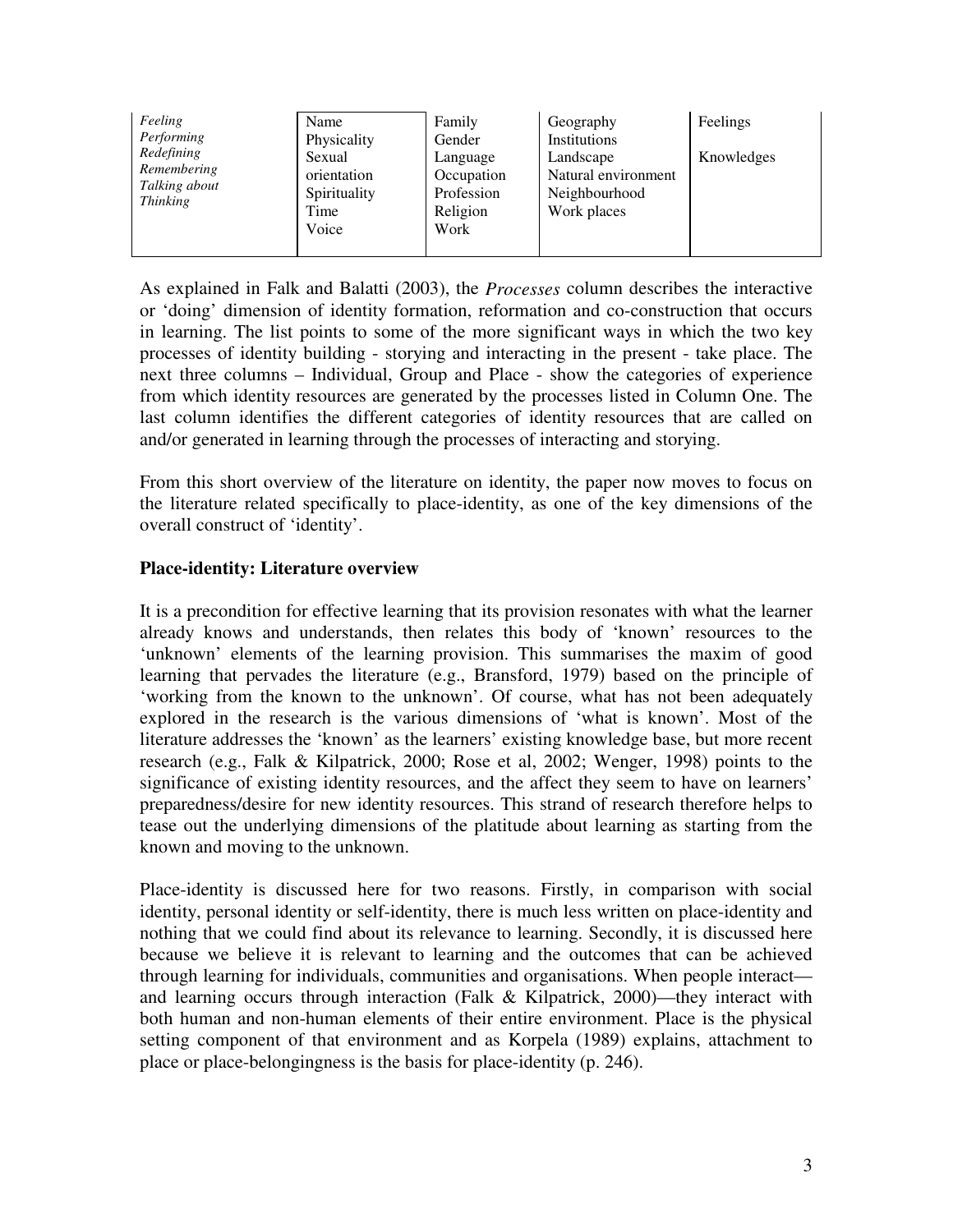Sarbin (1983) notes that "social identity and place-identity (answers to *who am I?* and *where am I?* questions) are ordinarily inseparable" (p. 339). "Places", Sarbin explains, serve as "contextual markers for establishing one's social identity" (p. 339). Proshansky et al (1983) who produced the first detailed and still often quoted psychological theorisation of place-identity describe it as follows:

To begin with, it is a sub-structure of the self-identity of the person consisting of, broadly conceived, cognitions about the physical world in which the individual lives. These cognitions represent memories, ideas, feelings, attitudes, values, preferences, meanings, and conceptions of behavior and experience which relate to the variety and complexity of physical settings that define the day-to-day existence of every human being. (Proshansky et al, 1983, p. 59)

They go on to say that:

…what emerges as 'place-identity' is a complex cognitive structure which is characterized by a host of attitudes, values, thoughts, beliefs, meanings and behavior tendencies that go well beyond just emotional attachments and belonging to particular places. …Place-identity as a cognitive sub-structure of self-identity consists of an endless variety of cognitions related to the past, present, and anticipated physical settings that define and circumscribe the day-to-day existence of the person. (p. 62)

Examples of place-identity cognitions that contribute to one's definition of self include a sense of belonging, 'rootedness', and norms and values about crowding, one's own space, privacy and territoriality. Proshansky et al list five functions that place-identity has in the thoughts, behaviour and experience of the individual. Included in the list for example, is a group of cognitions that serves a recognition function. This "provides an environmental past against which any immediate physical setting can be judged" (1983, p. 66). One implication of this function is that threats to self-identity occur when people are uprooted and put in alien environments. In summary, Proshansky et al (1983) conceive placeidentity as:

…clusters of positively and negatively valenced cognitions of physical settings. The substantive and valuative natures of these cognitions help to define who and of what value the person is both to himself and in terms of how he thinks others view him. (p. 74)

Twigger-Ross & Uzzell (1996) note that the literature relates place to identity in two different ways. They stress that place-identity is not to be confused with the use of place as a social category. In the latter, place identifications are seen as a type of social identification, that is, people would see themselves as belonging to a group by virtue of the location of that group. An Australian example of this is evident in the Melbournian and Sydney-sider talk of belonging to their respective cities.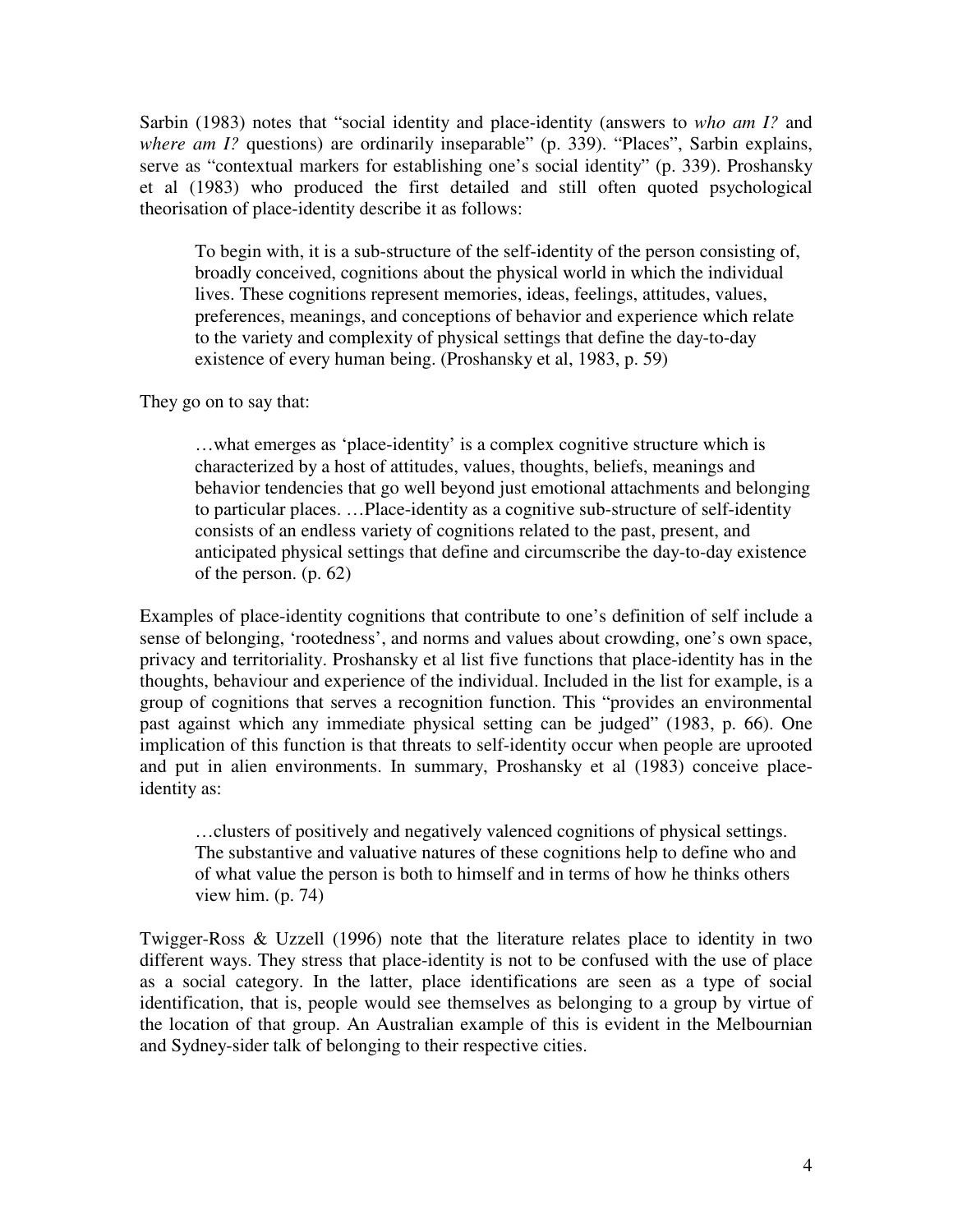Rather than place-identity being just one aspect of identity as theorised by Proshansky et al (1983), Twigger-Ross & Uzzell (1996) would argue that "all aspects of identity will, to a greater or lesser extent, have place-related expectations" (p. 206). To illustrate its ubiquitousness they use an established process model of identity (Breakwell 1986, 1993, in Twigger-Ross & Uzzell 1996) to explain how attachment to place influences identity. Using Breakwell's four principles of identity—distinctiveness for a person, continuity across time and situation, a feeling of personal worth or social value and self-efficacy they review the literature related to place-identity to see the extent to which attachment to place functions to support and develop aspects of identity and they then apply the model to empirical research. To take self-efficacy as an example, Twigger-Ross and Uzzell would suggest that "feelings of self-efficacy are maintained if the environment facilitates or at least does not hinder a person's everyday lifestyle" (p. 208). This would imply "that when an environment is perceived as unmanageable it constitutes a threat to selfefficacy". (p. 208). Twigger-Ross & Uzzell concluded that the "environment becomes a salient part of identity as opposed to the merely setting a context in which identity can be established and developed" (p. 218).

In contrast to the focus on self taken by most theorists of place-identity, Dixon and Durrheim (2000) theorise place-identity using discursive approaches to social psychology. They state that places in environmental psychology and human geography are being "re-conceived as dynamic areas that are both socially constituted and constitutive of the social" (Dixon & Durrheim, 2000, online). This approach views placeidentity as a social construction "that people create together through talk" rather than a personal construction of the individual. Consequently, Dixon and Durrheim explore the language and politics associated with place-identity.

Fullilove (1996) calls on place-identity to understand the psychiatric implications of displacement such as that of alienation. She explains that "one's place must be understood according to its symbolic construction by those within the place and by the larger society. The soundness of individual place-identity rests on having a place and on knowing that one's place is held in esteem by others. When identity is betrayed in either of these ways, alienation may result" (p. 1520).

The field of Indigenous studies provides another set of research that shows both the complexity and the importance of place-identity in learning. Rose et al (2002) illustrate the centrality of place for the MakMak clan of the Northern Territory in Australia showing the interconnections between place, culture and learning. Following on from the quote from the MakMak people at the head of this paper, are the following words:

You remember the old people. The white eagles always greet me. It's home. Safety and security. You see the birds, you see the country, And your senses come back to you. You know what to do and where to go. (p. 168)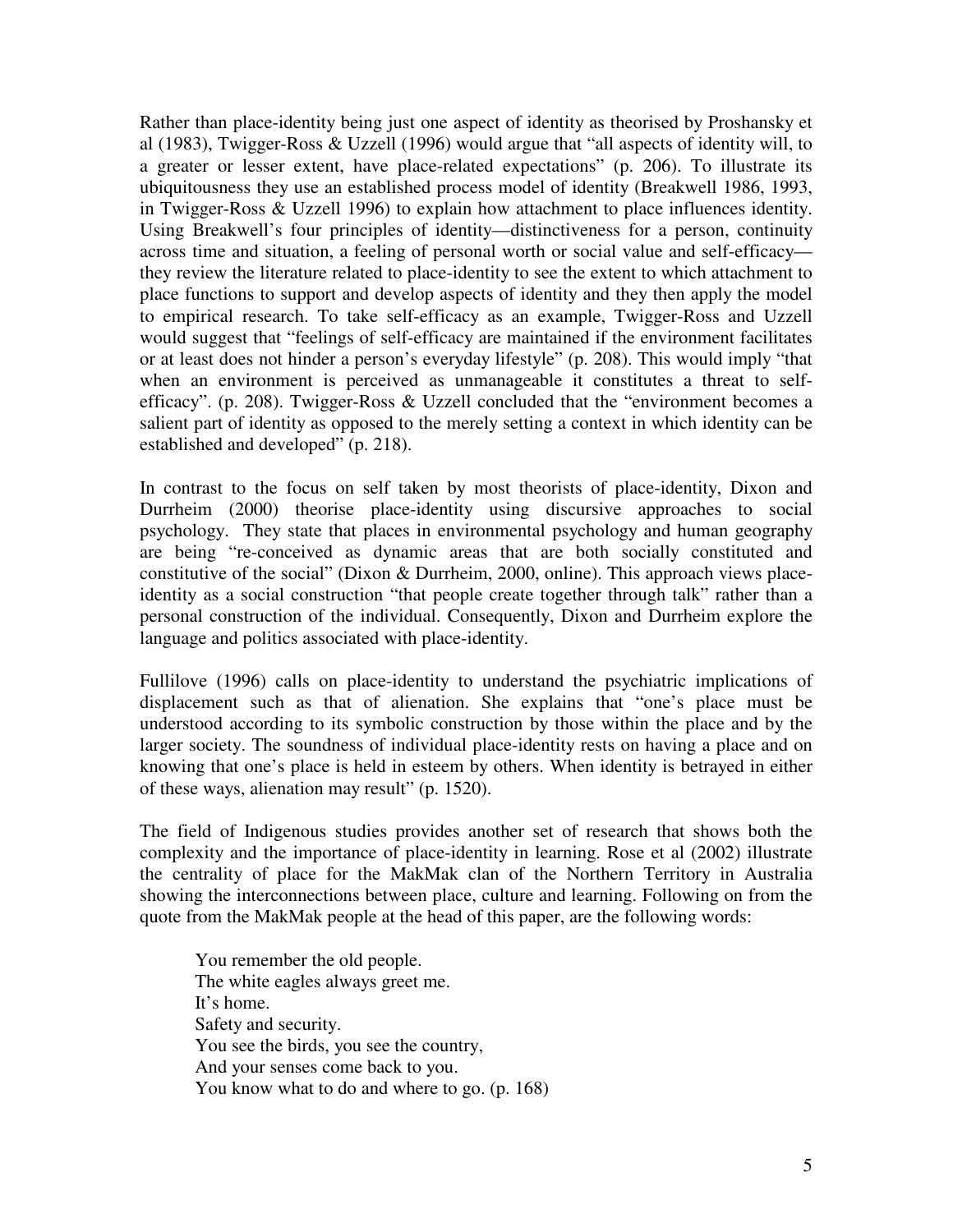We see in this quotation from an extensive and longitudinal research study on Indigenous relationships with their land and traditions the explicit importance of place to 'learning'. Here belonging to place produces knowledge: "You know what to do and where to go", for knowing is a key outcome of learning.

Christie (forthcoming) makes the point about the relationship between identity and the learning of what constitutes traditional Indigenous cultural knowledge in Australia. He refers to another traditional Indigenous clan's philosophical base:

… identity is contingent upon one's father's and father's father's ancestors, who sang, danced, cried and spoke the particular features of your own land and your own people into existence as they passed through the land and sea, making the world knowable and inhabited. Every Yolngu claims and celebrates their identity through these land-based language and culture complexes. Identities must be preserved and foregrounded in the production of knowledge… (p. 2)

Rather than viewing place-identity as being more important for some than others in our society, it is an assumption of this paper that place-identity is central to all people, whoever they are and wherever they live and work. It is part of this assumption that the differences between groups' attitudes and activities around 'place' relate to the *ways place is seen to be valued,* the ways place is daily constructed through learning activities (or "…the production of knowledge", as Christie (forthcoming) more specifically alludes to as learning). The ways in which 'place' is constructed through the production of knowledge are as manifestly varied in quotidian interactions as they are in the more formally recognised 'learning' interactions, wherever they occur, be they training rooms, classrooms or community settings. What is often not explicit is the degree to which different cultural settings value those activities related to place-identity. For example in many western societies, 'place' is governed by the legal system of written literacy practices of statutes, laws and tiers of judicial structures (think of the printed sets of laws relating to property rights, for example, as one instance of how literate practices entrench western people's valuing of 'place'), while in many Indigenous societies, these same legal traditions and the values they relate to are carried intergenerationally through performative practices containing strong oral components.

Post-colonial theory adds considerable breadth and depth to the research on place, identifying place and its relationship to peoples' languages and histories as vital elements in the ways people construct their identities. For example, Ashcroft et al (1995) describes the importance of place theory in these terms:

Place and displacement are crucial features of post-colonial discourse…. place in post-colonial societies is a complex interaction of language, history and environment. (p. 391)

Displacement in connection to place in post-colonial theory refers to the lack of fit between language and place. This applies to both those dispossessed of their land and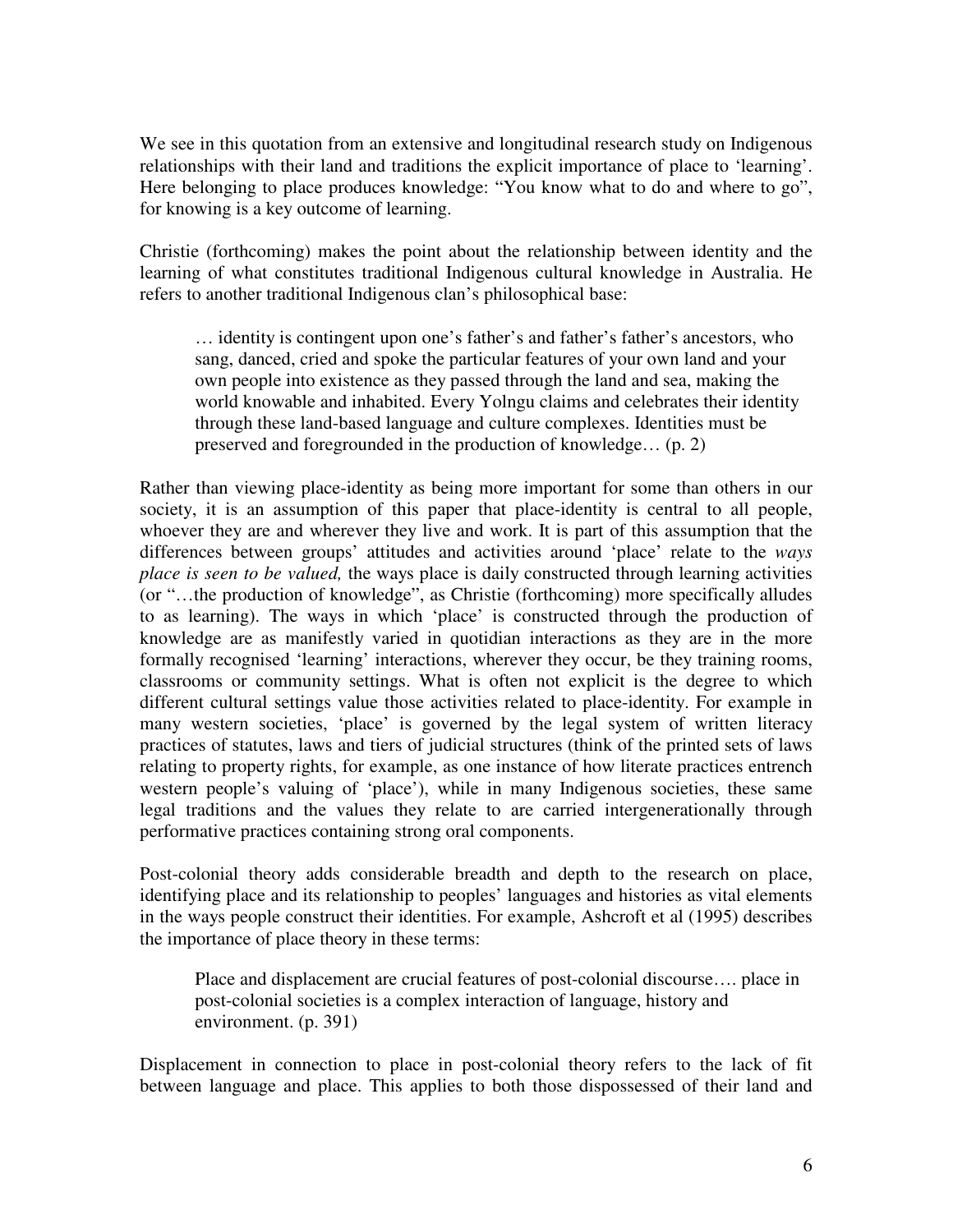places, as well as those who have moved from their home places to 'the colonies' as colonisers.

The role of identity in learning as represented in Figure One and the subsequent literature review on place-identity suggest that issues of place have an enormous and as yet untapped potential to further our understanding and improvement of VET practices. Given the relationship Indigenous peoples have with place as outlined above, the relevance of place-identity to the Indigenous VET experience appears self evident. However, there are many VET related areas that suggest the relevance and importance of place-identity for effective VET learning.

## **Nine illustrations of importance of 'place' for VET learning**

The nine examples noted below are used primarily to illustrate the notion of 'place' and its importance in VET learning and its provision. Some do illustrate the various dimensions of place-identity forwarded in Figure One and/or aspects of theory described earlier, but this is their secondary purpose.

## *(a) The co-location of TAFE campuses and schools*

In recent years we have seen an increasing number of instances where TAFE and schools have been established on the same geographical campus. In addition to financial and pedagogical considerations, issues of accessibility have also motivated these new designs of educational provision. Accessibility in terms of physical access and just as importantly, emotional and sociological access, can be better understood through placeidentity theory. In particular, it alerts us to the presence of beliefs and feelings that lead learners to experiencing different senses of belonging and attachment to places that offer post-schooling education.

# *(b) Socialisation of tradespeople through learning communities in areas such as chefs in kitchens, mechanics in workshops, administrative assistants in offices*

In research into VET learning in the 'place' of a plumber's work on a building site, Falk (forthcoming) demonstrates the impact of place on the effectiveness of VET learning. Aspects of place-identity that are made clear in this research include the close (inseparable) relationship between effective learning and context factors (place). One example cited from this research is the way in which identity development as 'a plumber' and on-site learning are inextricably interrelated. Put another way, the research shows that non-place-based VET learning cannot provide effective learning in the dimensions of identity that impact on being a plumber. In regards to Figure One's column referring to place, the plumber's apprentice confirms the centrality of place-identity in these areas: buildings, the built environment, institutions, neighbourhoods and workplaces.

### *(c) Practices and issues around industry placements*

The value of industry placements has been identified particularly in terms of the identity resources (behaviours, beliefs, feelings and knowledges) produced when learners gain experience from working with more experienced members in a vocational group. Also,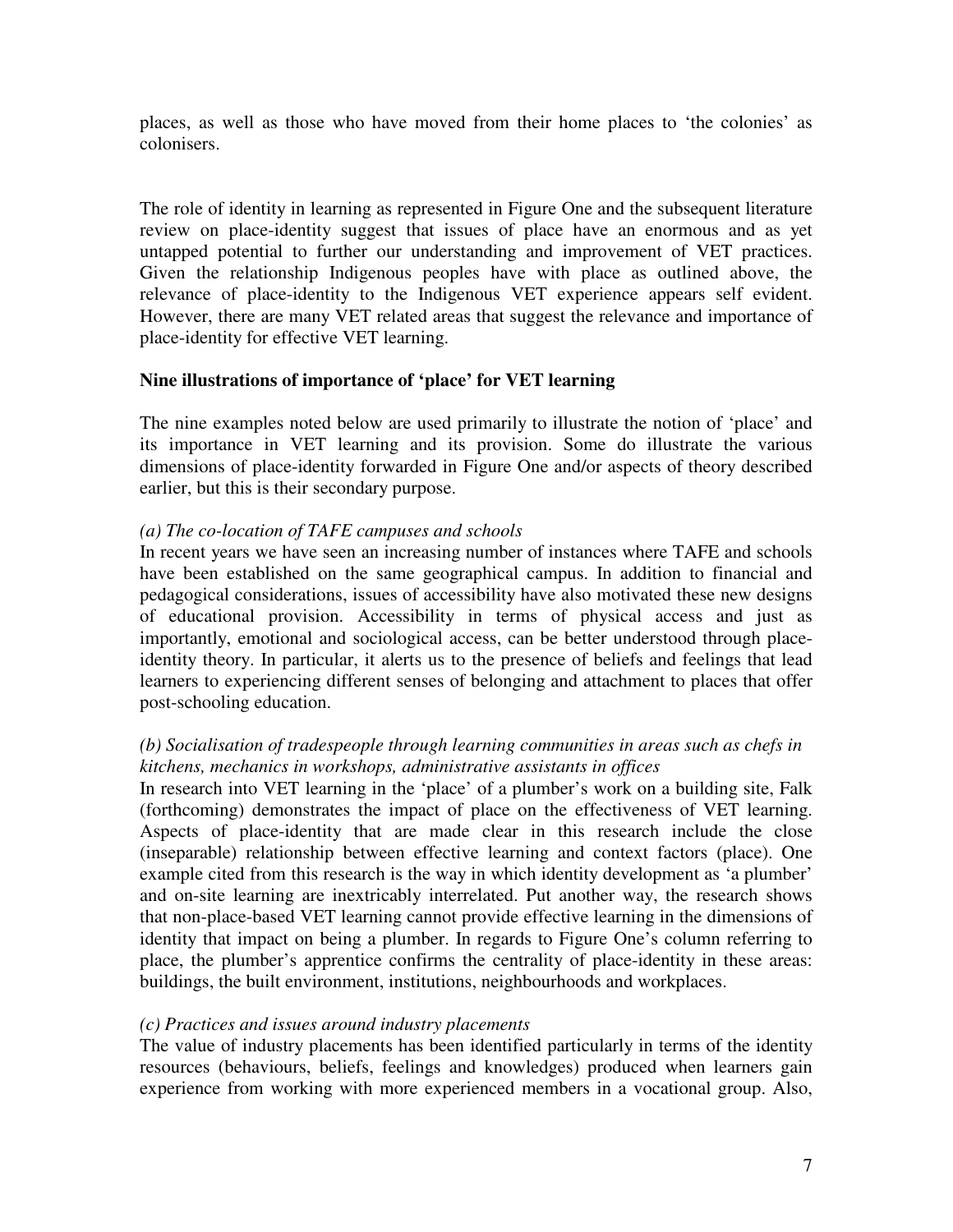many of the challenges encountered by learners with industry placements can be seen in terms of how new identity resources (the yet unknown) can be added to the existing student capital of identity resources (the known) and even in terms of how some of the existing identity resources can be removed. Figure One above suggests that many categories of experience other than the specific one of work may be pertinent in planning learning interactions. In particular, it points to the categories of experience associated with the physical place. Place-identity theory proposes that identity resources support the existing known 'real life' learning that is derived from experiencing the physical settings of workplaces – the physical spatial layouts including the sounds, smells, visuals, and textures.

### *(d) VET in schools-is this a contradiction in terms?*

The recent 'appropriation' of VET by the schooling system has arguably transformed the VET experience in a number of ways. Collectively, these ways can be described as the 'schoolification' of VET. One means by which this may be occurring is through the physical space in which most of VET in school takes place – that is, the school classroom located in the schoolyard. As a learning space this is fundamentally different from the physical space in which VET occurs in the workplace or in a TAFE institute. Because the school classroom provides a different source of place related experience from that of the workplace or the TAFE say, it could follow that the identity resources called on by VET in schools and produced by the classroom experience are not the same as those activated in other places. Place-identity theory is one useful way of exploring the extent to which the VET experience in school is, or may be, different from other VET experiences.

## *(e) Learning implications of displacement for Indigenous students who relocate for training and/or work purposes*

Stewart (forthcoming) analyses the long-term impacts on learning for Indigenous students located on an island off Australia's mainland. She finds clear and unequivocal evidence that place-identity both determines and regulates learners' attitudes towards, and management of, their further experiences with training and work when re-located away from their island home. Moreover, the learners' identities of place have embedded within them characteristics that have health and well-being outcomes, and are not to be simply ascribed to 'being homesick'. Place-identities in this research is a powerful determinant both of educational and work success, and of subsequent healthiness and personal wellbeing.

### *(f) Implications of teaching in remote Indigenous communities for trainers*

In a recent NCVER project (Kral & Falk 2003), features related to Indigenous peoples' place identities were found to be major determinants of the health of the community, healthy people within the community, and of the effectiveness of the learning to achieve community-determined needs. The strong relationship between identities of place and traditional culture in this study therefore confirmed the findings of Rose et al (2002) already reviewed in the first part of this paper.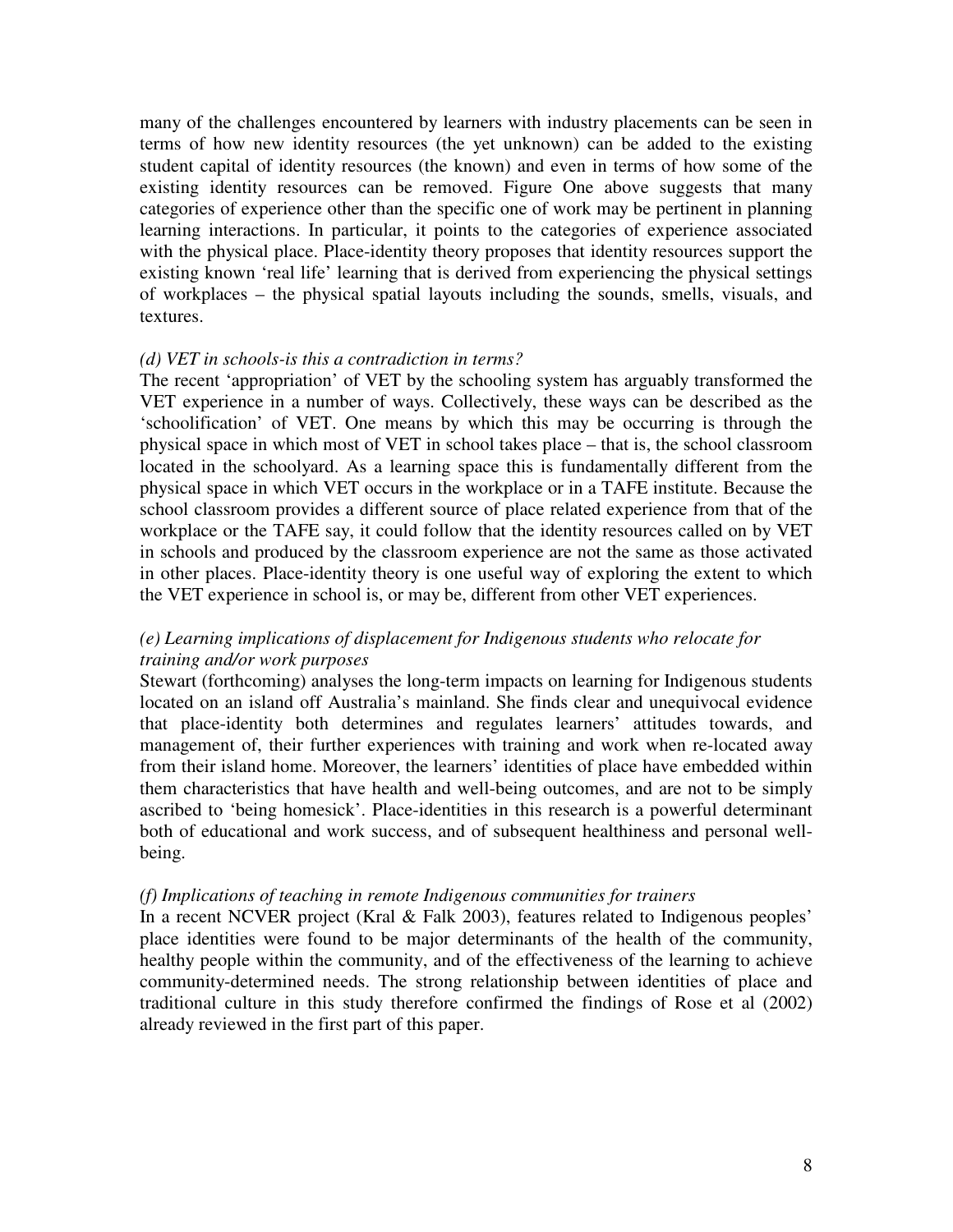### *(g) Sustainability of rural and regional communities*

In extensive, intensive and longitudinal studies of rural communities across Australia (e.g., CRLRA 2000; CRLRA 2002a; CRLRA, 2002b), people's identification with place conceived as their communities proved to be a chief determinant of the usefulness and applicability of all learning provisions (compulsory and post-compulsory). In fact, it was found consistently that provisions for and quality of learning were enhanced by the community developed notion of a common purpose that defined the scope and sequence (and indeed the impacts) of the learning in relation to their places.

An outstanding community and VET example of place-identity being drawn on and generated in pursuit of sustainability is the "Line of Lode" project of Broken Hill (Balatti et al, 1999). The Line of Lode is a community-owned project that has turned the former mine site into an educational resource and tourist attraction. It is a place of enormous historical, cultural, social and economic significance for its employees and for the community generally. Ex-miners and school-leavers have been trained to be tourist guides, curators, oral historians, maintenance workers, researchers, functions coordinators and administrators. Trainees spoke of their strong and vibrant relationship with the mine site and how it inspired them to learn the necessary skills to work toward giving it new life as an interactive museum and tourist attraction. Evident in their talk was the storying of their own, their parents' and even their grandparents' previous attachments to the Line of Lode when active mining was taking place. Also evident were new identity resources (e.g., pride and optimism about the site) signalling a redefinition of their attachment to a place that would continue to offer identity definition but in different ways.

### *(h) Physical design of learning places and spaces*

Attention to the physical design of learning places has been given higher priority in schools especially primary schools than in post-schooling environments. In a recent action research study (Balatti et al, forthcoming 2004), a TAFE institute attended to the design of the physical space in which literacy classes for people seeking employment were conducted. The new design, called a "learning lounge", incorporated a permanent multi-use space, a kitchenette, a casual reading area and a grassed outside area. The impact on attendance and quality of participation was very significant. From a placeidentity perspective, student attachment to the new learning place came from a sense of belonging to the room that they could regard as their own. They felt at home in the pleasant and casual atmosphere of the learning lounge (the "known") which was in strong contrast with the alien setting of their previous classrooms that included a computer laboratory with high benches and stools (the "unknown").

### *(i) Physical place in the experience of on-line or e-learning*

A critical literature review and empirical evaluation of on-line or e-learning provision in Australia (Wallace et al, 2003) held some strong messages for the importance of placeidentity for the effectiveness of this kind of learning. The learners' constraints concerning their features of place-identity were shown to determine the quality of e-learning. For example, the spouse of a farmer has time, space, technological and interpersonal determinants on their e-learning, all or any of which impinge on the learning's occurrence, duration and intensity. Unless due attention is paid to these factors related to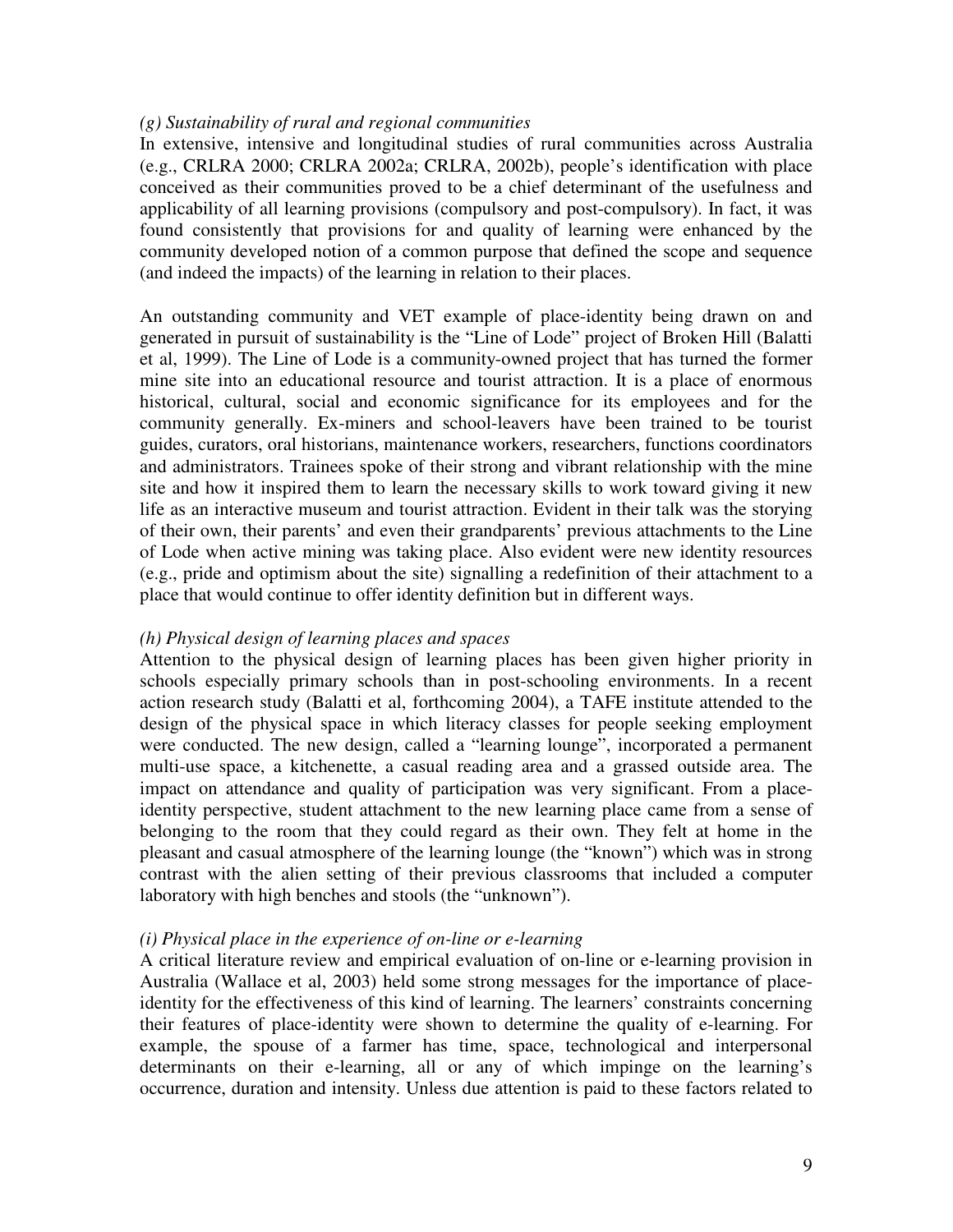the places of learning, which are 'known' to the learner but often not considered by the elearning provider, then the success of the learning is imperilled in whole or in part.

## **Concluding comments**

This paper has focused on place as a category of experience that influences identity and hence learning. While not in any way wishing to diminish the importance of the other two dimensions of identity in learning - self and group membership - as sources from which we derive the behaviours, beliefs, feelings and knowledges that constitute our identity resources, we believe that the significance of 'place' for effective learning in VET has been underestimated. The intent of this paper was to sensitise research direction and practice to giving appropriate attention to place–identity in learning. A synthesis of the literature of place-identity that included a framework identifying 'place' as one of three categories of experience from which identity resources are generated provided the lens to (re)interpret a diverse selection of VET related issues to illustrate the pertinence of placeidentity in understanding and improving practice. In conclusion, the paper has set the ground for some concluding remarks about the importance of place-identity in effective learning.

For a start, the notion of place is often tied in with other furry concepts, such as 'community'. Communities of practice (e.g., Wenger 1998) are now a well-accepted notion that has been put into practice in the VET sector. Place-identity shows how people are connected to their communities of practice through their valuing of place, and how this attachment impacts on their learning. The challenge to VET educators is to incorporate the three dimensions of identity, including that of place, in their design of effective programs that capitalise on the unique pools of identity resources that learners bring with them and to provide the opportunities to transform or add to those pools to meet their learners' and their communities' needs.

*\* Jo Balatti's contribution to this paper was funded by the University of Tasmania.*

# **References**

- Ashcroft, B., Griffiths, G., & Tiffin, H. (1995). *The post-colonial studies reader.* Routledge, NY.
- Balatti, J., Falk, I., Johns, S. & Smith, T. (1999). A regional community's VET response to socioeconomic threat: A case study. *Changing practice through research: Changing Research through Practice*, Volume Two, 31-44. 7th Annual International Conference on Post-compulsory Education and Training, Gold Coast 6-8 December 1999. Centre for Learning and Work Research, Griffith University.
- Balatti, J., Gargano, L., Goldman, M., Wood, G. & Woodlock, J. (forthcoming 2004). *Improving Indigenous completion rates in mainstream TAFE: An action research approach.* NCVER, Adelaide.

Bandura, A. (1977). *Social learning theory*, Englewood Cliffs, NJ: Prentice-Hall.

Bransford, J. (1979). *Human cognition: Learning, understanding and remembering.* Wadsworth, CA.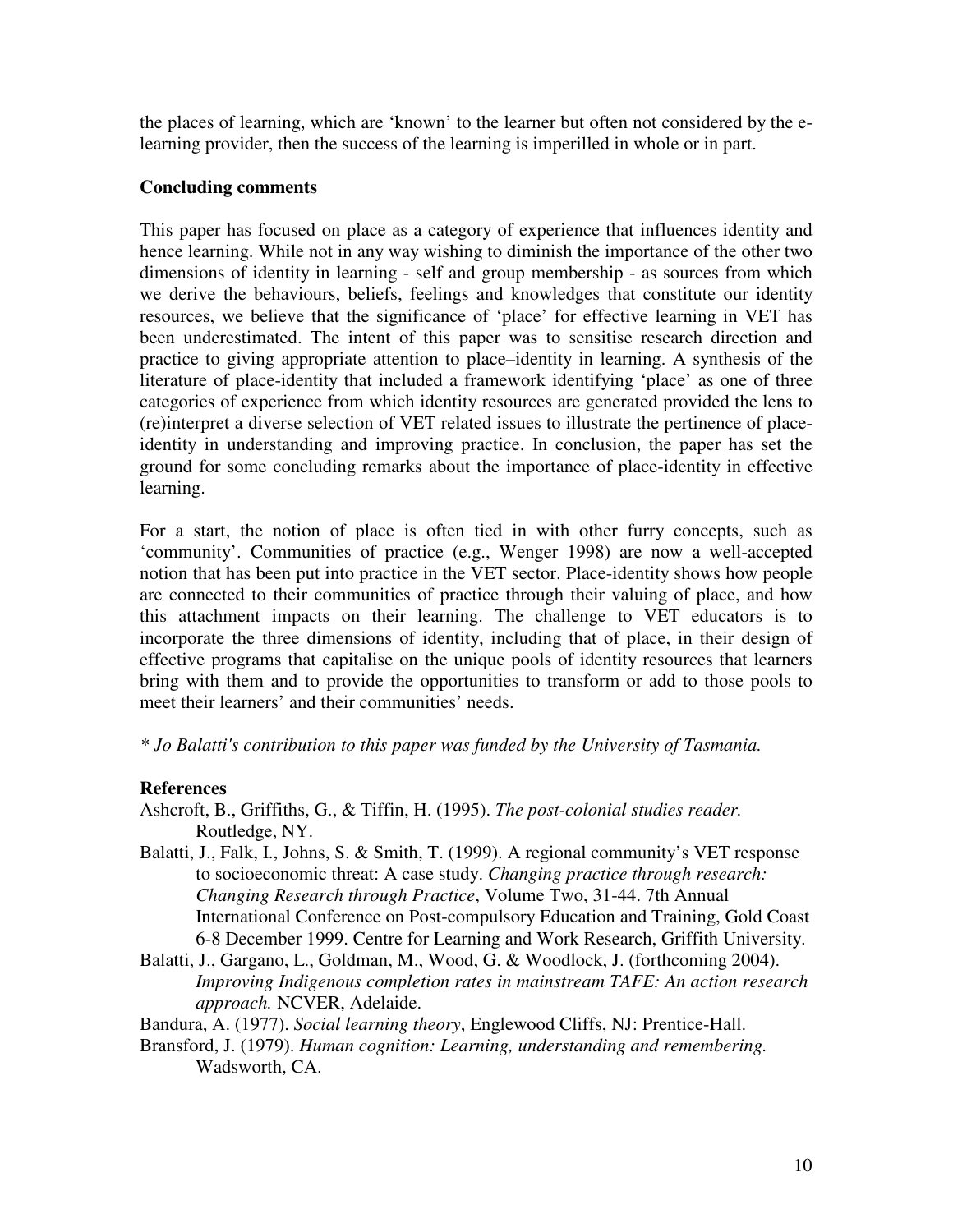Christie, M. (forthcoming 2004). Computer databases and Aboriginal knowledge, *Learning communities: International journal of learning in social contexts*, vol.2.

- CRLRA (2000). *Managing change through VET: The role of vocational education and training in regional Australia.* University of Tasmania: Centre for Research and Learning in Regional Australia, Launceston, Tasmania.
- CRLRA (2002a). *Learning communities in education and training: Volume 1, Meeting needs in regional Australia.* University of Tasmania: Centre for Research and Learning in Regional Australia, Launceston, Tasmania.
- CRLRA (2002b). *Learning communities in education and training: Volume 2, Ten regional case studies.* University of Tasmania: Centre for Research and Learning in Regional Australia, Launceston, Tasmania.
- Dixon, J. & Durrheim, K. (2000). 'Displacing place-identity: A discursive approach to locating self and other', *The British journal of social psychology*, vol.39 Part 1, pp.27-44.
- Erikson, E. H. (1975). *Life history and the historical moment*. Norton, New York.
- Falk, I. (forthcoming). Essence of engagement: Social capital in workplace learning. Chapter in R. Gerber & G. Castelton (eds) *Workplace learning.*
- Falk, I. & Balatti, J. (2003). Role of identity in VET learning. Refereed paper in conference proceedings for *Enriching Learning Cultures: 11 th Annual International Conference on Post-compulsory Education and Training*, Crowne Plaza, Surfers Paradise, Gold Coast Queensland, 1-3 December*.* Centre for Learning Research, Griffith University.
- Falk, I., Golding, B. & Balatti, J. (2000). *Building communities: ACE, lifelong learning and social capital.* Adult, Community & Further Education Board, Victorian Government: Melbourne.
- Falk, I. & Kilpatrick, S. (2000). 'What is social capital? A study of interaction in a rural community', *Sociologia ruralis*, vol.40, no.1, pp.87-110.
- Fullilove, M. T. 1996, 'Psychiatric implications of displacement: contributions from the psychology of place', *The American Journal of Psychiatry,* vol.153, no.12, pp. 1516-1523.
- Gerber, R. (2001). 'The concept of common sense in workplace learning and experience', *Education +training*, vol.43, no.2, pp.72-81.
- Korpela, K. M. (1989). 'Place-identity as a product of environmental self-regulation', *Journal of Environmental Psychology*, vol.9, pp. 241-256.
- Hilbert, R. A. (1990). 'Ethnomethodology and the micro-macro order', *American sociological review*, vol.55, pp.794-808.
- Kral, I. & Falk, I. (2003). *What's all that learning for? Indigenous adult English literacy practices, training, community capacity and health.* NCVER, Adelaide.
- Proshansky, H. M., Fabian, A. K. & Kaminoff, R. (1983). 'Place-identity: Physical world socialization of the self', *Journal of environmental psychology*, vol.3, pp. 57-83.
- Rose, D. (with D'Amico, S., Daiyi, N., Deveraux, K., Daiyi, M., Ford, L. & Bright, A.) (2002). Country *of the heart: An Indigenous Australian Homeland.* Aboriginal Studies Press, Canberra.
- Sarbin, T. R. (1983). 'Place-identity as a component of self: An addendum', *Journal of environmental psychology*, vol.3, pp. 337-342.